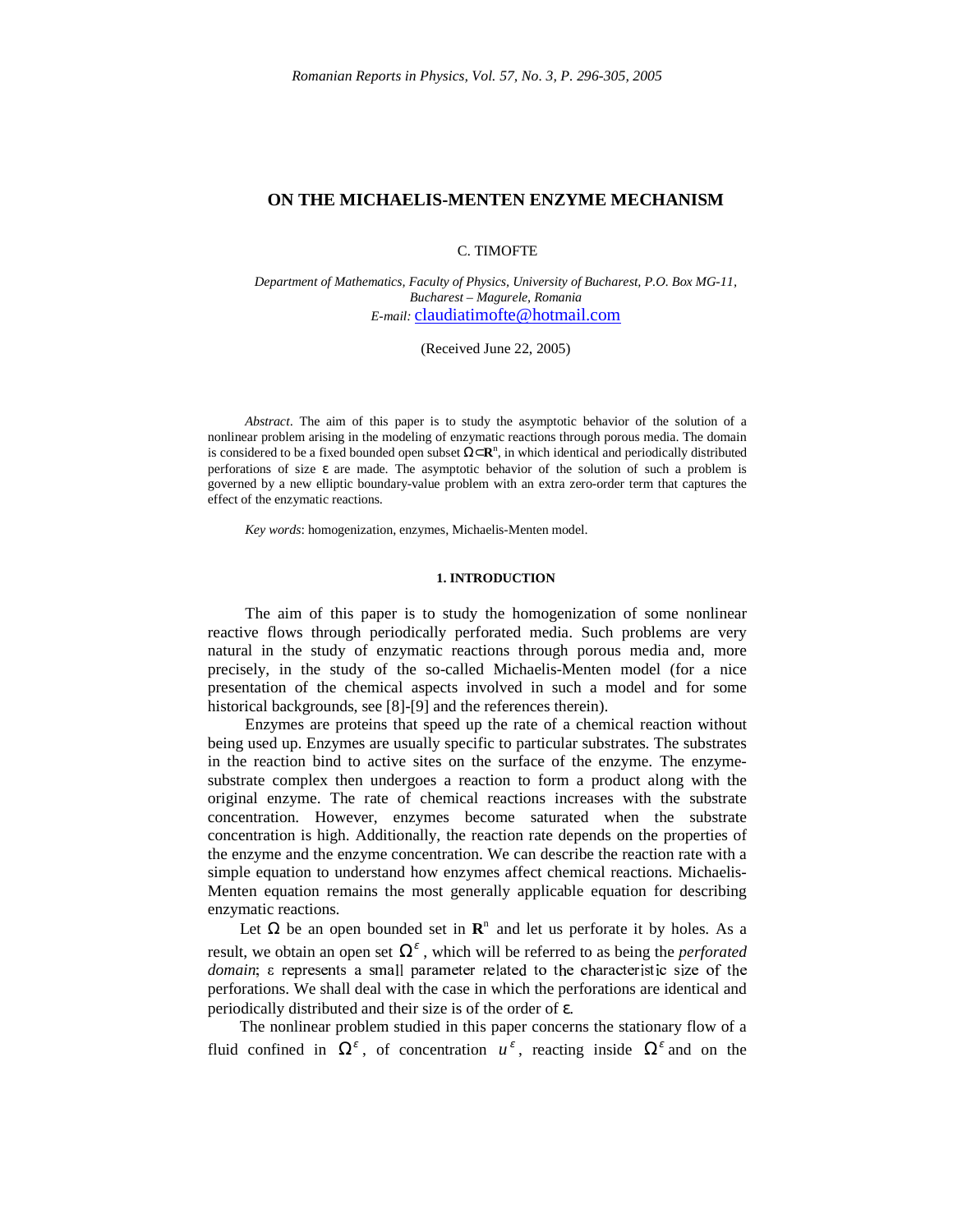boundary of the perforations:

$$
\begin{cases}\n-D_f \Delta u^{\varepsilon} + \beta(u^{\varepsilon}) = f & \text{in } \Omega^{\varepsilon}, \\
-D_f \frac{\partial u^{\varepsilon}}{\partial v} = a\varepsilon g(u^{\varepsilon}) & \text{on } S^{\varepsilon}, \\
u^{\varepsilon} = 0 & \text{on } \partial \Omega,\n\end{cases}
$$
\n(1)

where v is the exterior unit normal to  $\Omega^{\varepsilon}$ ,  $a > 0$ ,  $f \in L^{2}(\Omega)$ ,  $S^{\varepsilon}$  is the boundary of the perforations and  $\partial\Omega$  is the external boundary of  $\Omega$ ,  $D_f$  is a constant diffusion coefficient, characterizing the homogeneous and isotropic fluid.

We shall consider that the function  $\beta$  in (1) is a continuously differentiable function, monotonously non-decreasing and such that  $\beta(0) = 0$ . Also, in the semilinear boundary condition on the surface of the perforations in (1) the function g is assumed to be given and we shall address here the case in which *g* is a singlevalued maximal monotone graph with  $g(0) = 0$ , i.e. the case in which g is the subdifferential of a convex lower semicontinuous function *G.*

 This general situation is well illustrated by the following important practical example, arising in the diffusion of enzymes and, more precisely, in the so-called *Michaelis-Menten model*:

$$
g(v) = \begin{cases} \frac{\delta v}{v + \gamma}, & v \ge 0 \\ 0, & v < 0 \end{cases}, \delta, \gamma > 0.
$$

 The existence and uniqueness of a weak solution of (1) can be settled by using the theory of semilinear monotone problems (see [1] and [7]). As a result, we know that there exists a unique weak solution  $u^{\varepsilon} \in V^{\varepsilon} \cap H^{2}(\Omega^{\varepsilon})$ , where

$$
V^{\varepsilon} = \left\{ v \in H^{1}(\Omega^{\varepsilon}) \mid v = 0 \text{ on } \partial\Omega \right\}
$$

If with  $\Omega^{\varepsilon}$  we associate the nonempty, convex subset of  $V^{\varepsilon}$ 

$$
K^{\varepsilon} = \Big\{ v \in V^{\varepsilon} \mid G(v) \big|_{S^{\varepsilon}} \in L^{1}(S^{\varepsilon}) \Big\},
$$

then  $u^{\varepsilon}$  is also the unique solution of the variational problem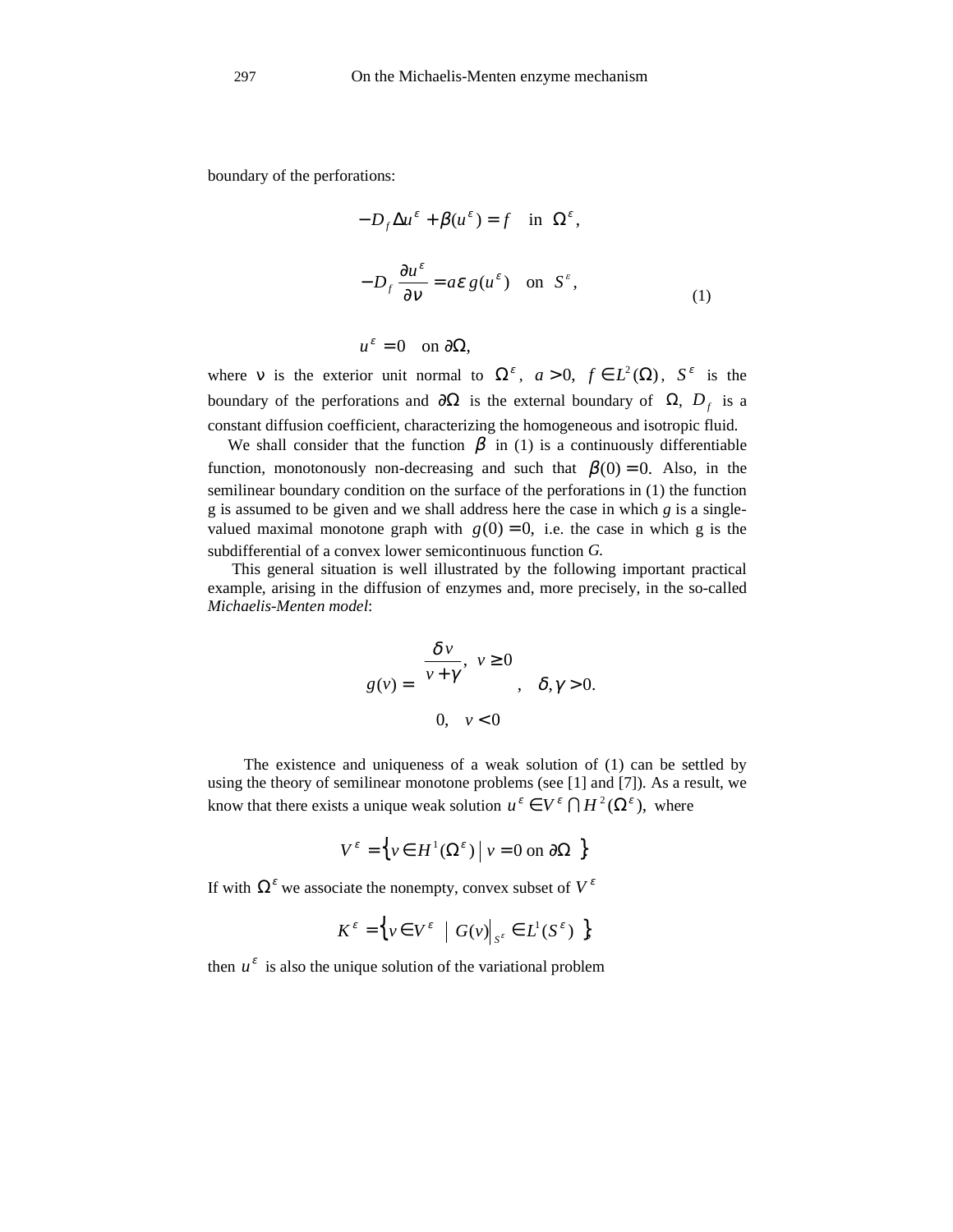298 C. Timofte

Find 
$$
u^{\varepsilon} \in K^{\varepsilon}
$$
 such that  
\n
$$
D_{f} \int_{\Omega^{\varepsilon}} Du^{\varepsilon} D(v^{\varepsilon} - u^{\varepsilon}) dx + \int_{\Omega^{\varepsilon}} \beta(u^{\varepsilon})(v^{\varepsilon} - u^{\varepsilon}) dx -
$$
\n
$$
- \int_{\Omega^{\varepsilon}} f(v^{\varepsilon} - u^{\varepsilon}) dx + a \langle u^{\varepsilon}, G(v^{\varepsilon}) - G(u^{\varepsilon}) \rangle \ge 0, \quad \forall v^{\varepsilon} \in K^{\varepsilon},
$$
\n(2)

where  $\mu^{\varepsilon}$  is the linear form on  $W_0^{1,1}(\Omega)$  defined by

$$
\langle \mu^{\varepsilon}, \varphi \rangle = \varepsilon \int_{S^{\varepsilon}} \varphi \, d\sigma, \quad \forall \varphi \in W_0^{1,1}(\Omega).
$$

We shall prove that the solution  $u^{\varepsilon}$ , extended to the whole of  $\Omega$ , converges weakly in  $H_0^1(\Omega)$  to the unique solution of the following variational inequality:

$$
u \in H_0^1(\Omega)
$$
  

$$
\int_{\Omega} QDuD(v-u) dx + \int_{\Omega} \beta(u)(v-u) dx -
$$
  

$$
-\int_{\Omega} f(v-u) dx + a \frac{|\partial T|}{|Y^*|} \int_{\Omega} (G(v) - G(u)) dx \ge 0, \forall v \in H_0^1(\Omega)
$$

Here,  $Q = ((q_{ij}))$  is the homogenized matrix, whose entries are defined by:

$$
q_{ij} = D_f (\delta_{ij} + \frac{1}{|Y^*|} \int_{Y^*} \frac{\partial \chi_j}{\partial y_i} dy), \tag{4}
$$

in terms of the functions  $\chi_j$ , solutions of the so-called cell problems

$$
\begin{cases}\n-\Delta \chi_i = 0 & \text{in } Y^*, \\
\frac{\partial (\chi_i + y_i)}{\partial v} = 0 & \text{on } \partial T, \\
\chi_i & Y - \text{periodic.} \n\end{cases}
$$
\n(5)

 The approach we used is the so-called energy method introduced by L. Tartar [10] for studying homogenization problems. It consists of constructing suitable test functions that are used in our variational problems.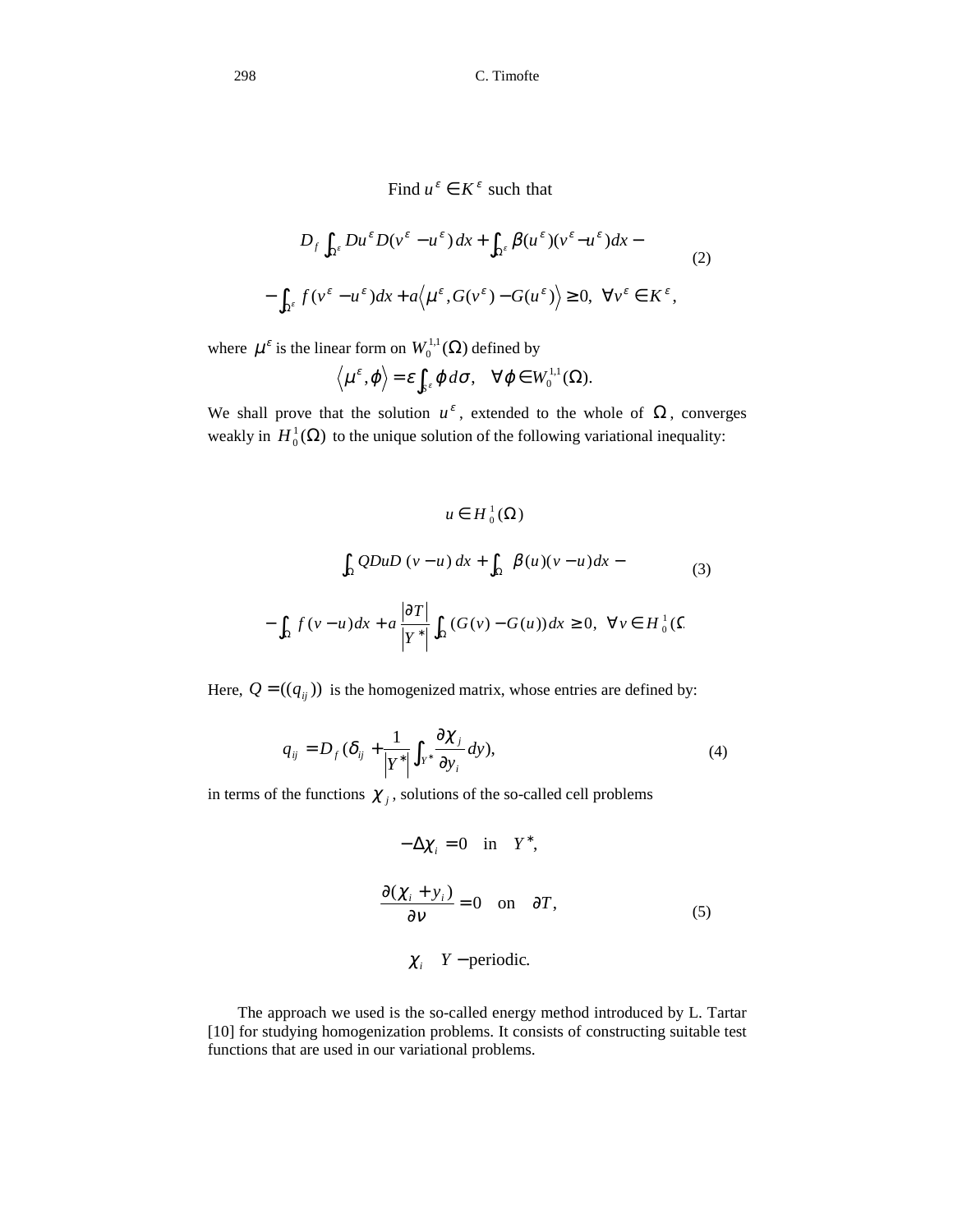The structure of our paper is as follows: first, let us mention that we shall just focus on the case  $n \ge 3$ , which will be treated explicitly. The case  $n = 2$  is much simpler and we shall omit to treat it here. In Chapter 2 we introduce some useful notations and assumptions and we give the main result. In Chapter 3 we give the proof of the main convergence result of this paper.

## **2. SETTING OF THE PROBLEM AND THE MAIN RESULT**

### **2.1. Notation and assumptions**

**R**<sup>n</sup>, with boundary  $\partial \Omega$  of class  $C^2$ . Let  $Y = [0, l_1] \times [0, l_2] \times ... \times [0, l_n]$  be the representative cell in  $\mathbb{R}^n$  and T an open subset of *Y* with boundary  $\partial T$  of class  $C^2$ , such that  $\overline{T} \subset Y$ . We shall refer to *T* as being the elementary hole. We shall denote by  $T^{\varepsilon,k}$  the translated image of  $\mathcal{E}T$  by  $\mathcal{E}kl$ ,  $k \in \mathbb{Z}^n$ . Also, we shall denote by  $T^{\varepsilon}$  the set of all the holes contained in  $\Omega$  and by  $\Omega^{\varepsilon} = \Omega \setminus T^{\varepsilon}$ . Hence,  $\Omega^{\varepsilon}$  is a periodically perforated domain with holes of the same size as the period.

We shall use the following notations:

$$
Y^* = Y \setminus \overline{T}
$$
,  $S^{\varepsilon} = \partial T^{\varepsilon}$ ,  $\theta = \frac{|Y^*|}{|Y|}$ .

Also, we shall denote by  $\chi^{\varepsilon}$  the characteristic function of the domain  $\Omega^{\varepsilon}$ .

### **2.2. Setting of the problem**

As already mentioned, we are interested in studying the behavior of the solution, in such a perforated domain, of the following problem:

$$
\begin{cases}\n-D_f \Delta u^{\varepsilon} + \beta (u^{\varepsilon}) = f & \text{in } \Omega^{\varepsilon}, \\
-D_f \frac{\partial u^{\varepsilon}}{\partial v} = a \varepsilon g(u^{\varepsilon}) & \text{on } S^{\varepsilon}, \\
u^{\varepsilon} = 0 & \text{on } \partial \Omega,\n\end{cases}
$$
\n(6)

Here, v is the exterior unit normal to  $\Omega^{\varepsilon}$ ,  $a > 0$ ,  $S^{\varepsilon}$  is the boundary of the holes and  $\partial\Omega$  is the external boundary of  $\Omega$ ,  $D_f$  is a constant diffusion coefficient, characterizing the homogeneous and isotropic fluid.

We shall consider that the function  $\beta$  in (6) is a continuously differentiable function, monotonously non-decreasing and such that  $\beta(0) = 0$ .

Also, in the semilinear boundary condition on the surface of the perforations in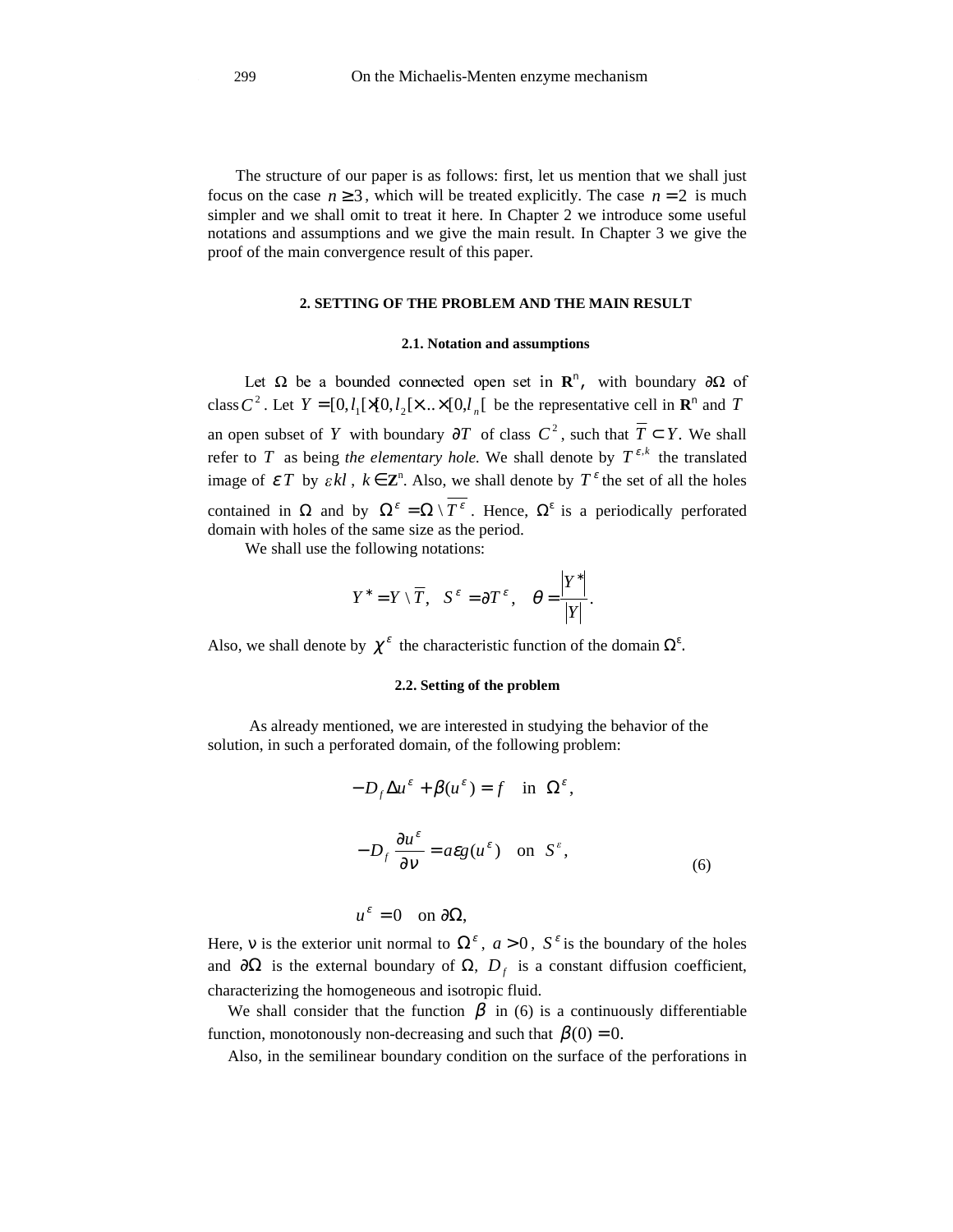(6), the function *g* is assumed to be given and we shall address here the case in which *g* is a single-valued maximal monotone graph in  $\mathbf{R} \times \mathbf{R}$  with  $g(0) = 0$ , i.e. the case in which  $g$  is the subdifferential of a proper convex lower semicontinuous function *G*. Moreover, we shall suppose that the domain  $D(g) = \mathbf{R}$ , *g* is continuous and there exist a positive constant  $C$  and an exponent  $q$ , with  $0 \leq q < n/(n-2)$ , such that

$$
\left|\frac{\partial \beta}{\partial v}\right| \le C(1+|v|^q),
$$
  

$$
|g(v)| \le C(1+|v|^q).
$$
 (7)

Let  $G(v) = \int_0^v g(s)ds$ .

ſ

 This general situation is well illustrated by the above mentioned important practical example (Michaelis-Menten model).

 The existence and uniqueness of a weak solution of (1) can be settled by using the classical theory of semilinear monotone problems (see [1] and [7]). As a result, we know that there exists a unique weak solution  $u^{\varepsilon} \in V^{\varepsilon} \cap H^2(\Omega^{\varepsilon})$ , where

$$
V^{\varepsilon} = \left\{ v \in H^{1}(\Omega^{\varepsilon}) \mid v = 0 \text{ on } \partial\Omega \right\}
$$

If with  $\Omega^{\varepsilon}$  we associate the nonempty, convex subset of  $V^{\varepsilon}$ 

$$
K^{\varepsilon} = \Big\{ v \in V^{\varepsilon} \mid G(v) \big|_{S^{\varepsilon}} \in L^{1}(S^{\varepsilon}) \Big\},
$$

then  $u^{\varepsilon}$  is also the unique solution of the variational problem

Find 
$$
u^{\varepsilon} \in K^{\varepsilon}
$$
 such that  
\n
$$
D_{f} \int_{\Omega^{\varepsilon}} D u^{\varepsilon} D (v^{\varepsilon} - u^{\varepsilon}) dx + \int_{\Omega^{\varepsilon}} \beta (u^{\varepsilon}) (v^{\varepsilon} - u^{\varepsilon}) dx -
$$
\n
$$
- \int_{\Omega^{\varepsilon}} f (v^{\varepsilon} - u^{\varepsilon}) dx + a \langle u^{\varepsilon}, G (v^{\varepsilon}) - G (u^{\varepsilon}) \rangle \ge 0, \quad \forall v^{\varepsilon} \in K^{\varepsilon},
$$
\n(8)

where  $\mu^{\varepsilon}$  is the linear form on  $W_0^{1,1}(\Omega)$  defined by

$$
\langle \mu^{\varepsilon}, \varphi \rangle = \varepsilon \int_{S^{\varepsilon}} \varphi \, d\sigma, \quad \forall \varphi \in W_0^{1,1}(\Omega). \tag{9}
$$

In order to describe the asymptotic behavior of the solution of problem (8), let us recall the following well-known extension results (see [2]-[3]):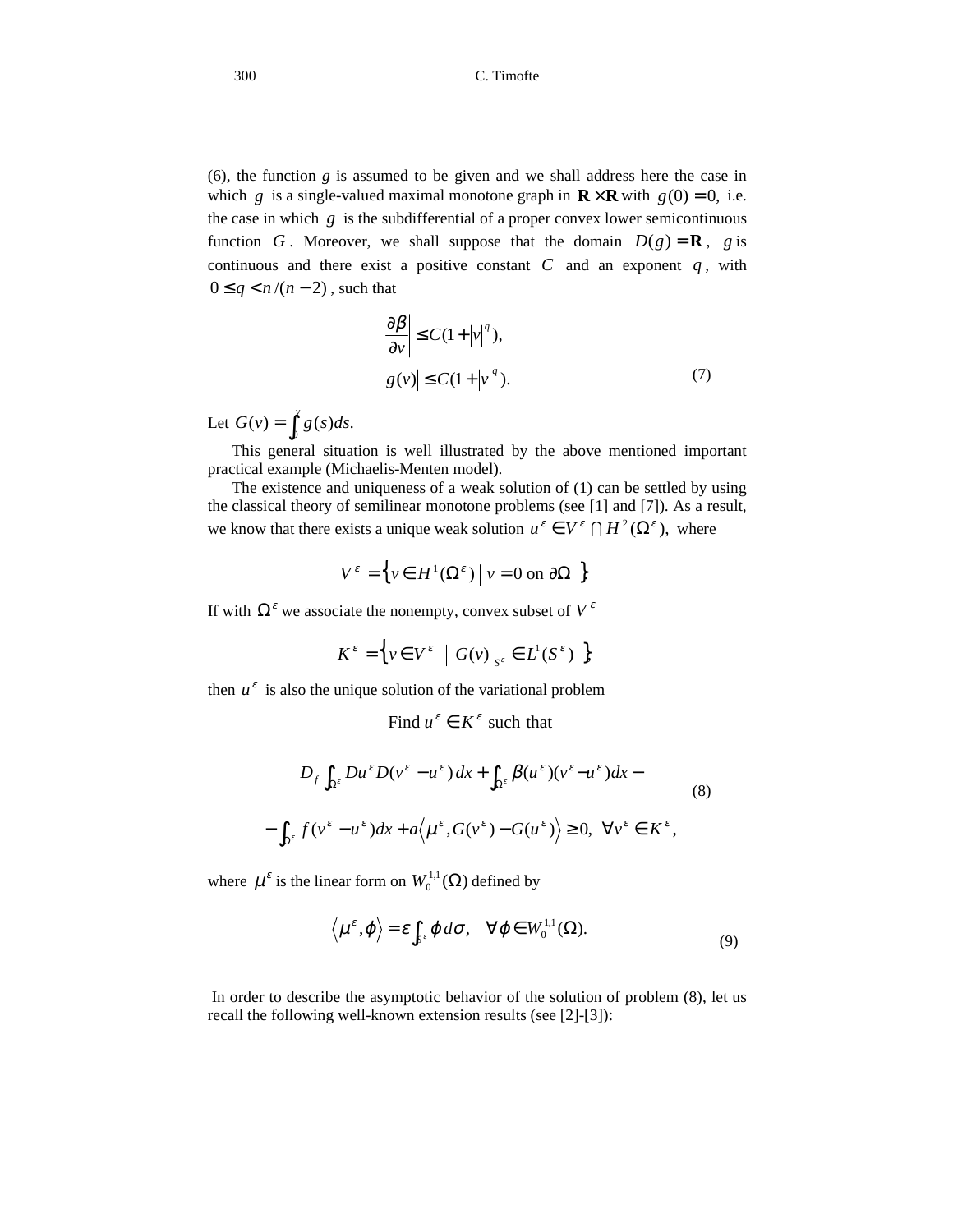**Lemma 2.1.** There exists a linear continuous extension operator  $P^{\varepsilon} \in L(L^2(\Omega^{\varepsilon}); L^2(\Omega)) \bigcap L(V^{\varepsilon}; H_0^1(\Omega))$ and a positive constant *C* , independent of  $\varepsilon$ , such that, for any  $v \in V^{\varepsilon}$ ,

$$
\left\| P^{\varepsilon} v \right\|_{L^2(\Omega)} \le C \|v\|_{L^2(\Omega^{\varepsilon})}
$$

and

$$
\left\|\nabla P^{\varepsilon}v\right\|_{L^{2}(\Omega)} \leq C\left\|\nabla v\right\|_{L^{2}(\Omega^{\varepsilon})}.
$$

As a consequence, the following Poincaré's inequality holds true in  $V^{\varepsilon}$ : **Lemma 2.2.** There exists a positive constant  $C$ , independent of  $\varepsilon$ , such that

$$
\|\mathbf{v}\|_{L^2(\Omega^{\mathcal{E}})} \leq C \|\nabla \mathbf{v}\|_{L^2(\Omega^{\mathcal{E}})},
$$

for any  $v \in V^{\mathcal{E}}$ .

 $\overline{\phantom{a}}$ 

# **2.3. The main result**

The main result of this paper is the following one:

**Theorem 2.3.** Let  $u^{\varepsilon}$  be the unique solution of the problem (8). Then, there exists an extension  $P^{\varepsilon} u^{\varepsilon}$  of  $u^{\varepsilon}$  into all  $\Omega$  such that  $P^{\varepsilon} u^{\varepsilon} \longrightarrow u$  weakly in  $H_0^1(\Omega)$ and *u* is the unique solution of the following problem:

$$
u \in H_0^1(\Omega)
$$
  

$$
\int_{\Omega} QDuD(v-u) dx + \int_{\Omega} \beta(u)(v-u) dx -
$$
  

$$
-\int_{\Omega} f(v-u) dx + a \frac{|\partial T|}{|Y^*|} \int_{\Omega} (G(v) - G(u)) dx \ge 0, \ \forall v \in H_0^1(\Omega).
$$
 (10)

Here,  $Q = ((q_{ij}))$  is the homogenized matrix, whose entries are defined by (4)-(5).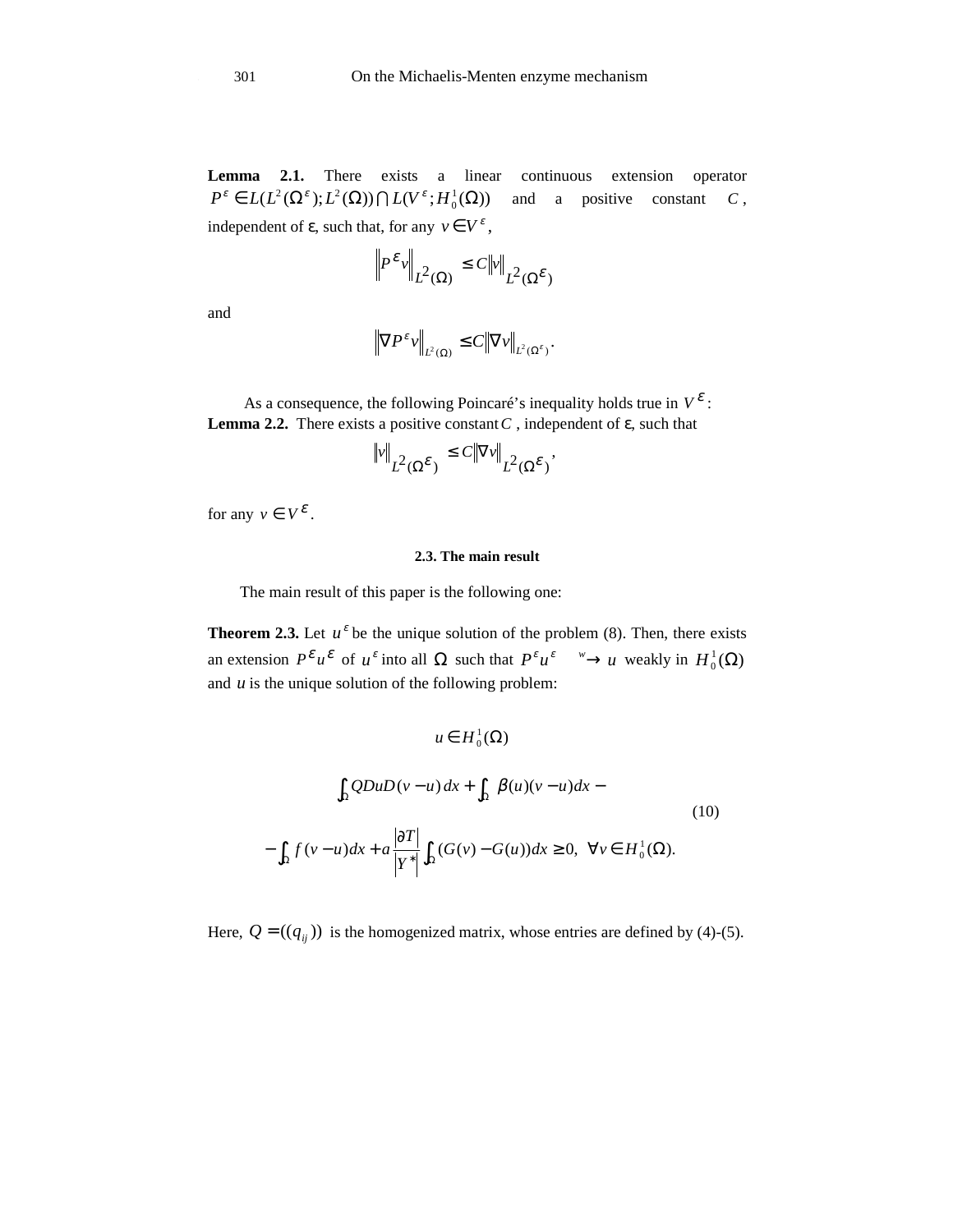## **3. PROOF OF THE MAIN RESULT**

**Proof of Theorem 2.3***.* Let  $u^{\varepsilon}$  be the solution of the variational problem (8) and let  $P^{\varepsilon} u^{\varepsilon}$  be the extension given by Lemma 2.1. Taking  $\varphi = u^{\varepsilon}$  as a test function in (8), it is not difficult to see that  $P^{\varepsilon}u^{\varepsilon}$  is bounded in  $H_0^1(\Omega)$ . So, by extracting a subsequence, one can assume that there exists  $u \in H_0^1(\Omega)$  such that

$$
P^{\varepsilon}u^{\varepsilon} \xrightarrow{w} u \quad \text{weakly in } H_0^1(\Omega). \tag{11}
$$

It remains to identify the limit equation satisfied by *u*. Let  $\varphi \in C_0^{\infty}(\Omega)$ . By classical regularity results,  $\chi_i \in L^{\infty}$ . Using the boundedness of  $\varphi$  and  $\chi_i$ , there exists  $M \geq 0$  such that

$$
\left\|\frac{\partial \varphi}{\partial x_i}\right\|_{L^{\infty}}\left\|\chi_i\right\|_{L^{\infty}}
$$

Let

$$
v^{\varepsilon} = \varphi + \sum_{i} \varepsilon \frac{\partial \varphi}{\partial x_i}(x) \chi_i(\frac{x}{\varepsilon}).
$$
\n(12)

Then,  $v^{\varepsilon} \in K^{\varepsilon}$ . Moreover,  $v^{\varepsilon} \to \varphi$  strongly in  $L^2(\Omega)$ . Let us compute  $Dv^{\varepsilon}$ :

$$
Dv^{\varepsilon} = \sum_{i} \frac{\partial \varphi}{\partial x_i}(x)(e_i + D\chi_i(\frac{x}{\varepsilon})) + \varepsilon \sum_{i} D \frac{\partial \varphi}{\partial x_i}(x)\chi_i(\frac{x}{\varepsilon}).
$$

Using  $v^{\varepsilon}$  as a test function in (8), we have

$$
D_f \int_{\Omega} D P^{\varepsilon} u^{\varepsilon} (D v^{\varepsilon}) dx + \int_{\Omega^{\varepsilon}} \beta (u^{\varepsilon}) (v^{\varepsilon} - u^{\varepsilon}) dx \ge
$$
  

$$
\ge D_f \int_{\Omega^{\varepsilon}} D u^{\varepsilon} D u^{\varepsilon} dx + \int_{\Omega^{\varepsilon}} f (v^{\varepsilon} - u^{\varepsilon}) dx - a \Big\langle \mu^{\varepsilon}, G (v^{\varepsilon}) - G (u^{\varepsilon}) \Big\rangle (13)
$$

Denote

$$
\rho Q e_j = \frac{1}{|Y^*|} D_f \int_{Y^*} (D\chi_j + e_j) dy.
$$
 (14)

Neglecting the term  $\varepsilon \sum_{i} D \frac{\partial}{\partial \overline{\partial}}$  $\sum_i P_{\partial x_i}^{(\lambda)}(\lambda)$ *i*  $f(x)$   $\chi_i$   $\left(\frac{x}{x}\right)$ *x*  $\mathcal{E}\sum_i D\frac{\partial \varphi}{\partial x_i}(x)\chi_i(\frac{x}{\varepsilon})$ , which tends strongly to zero, we can pass to the limit in the left-hand side of (13). Hence

$$
D_f \int_{\Omega} D P^{\varepsilon} u^{\varepsilon} (D v^{\varepsilon}) dx \to \int_{\Omega} \rho Q D u D \varphi dx.
$$
 (15)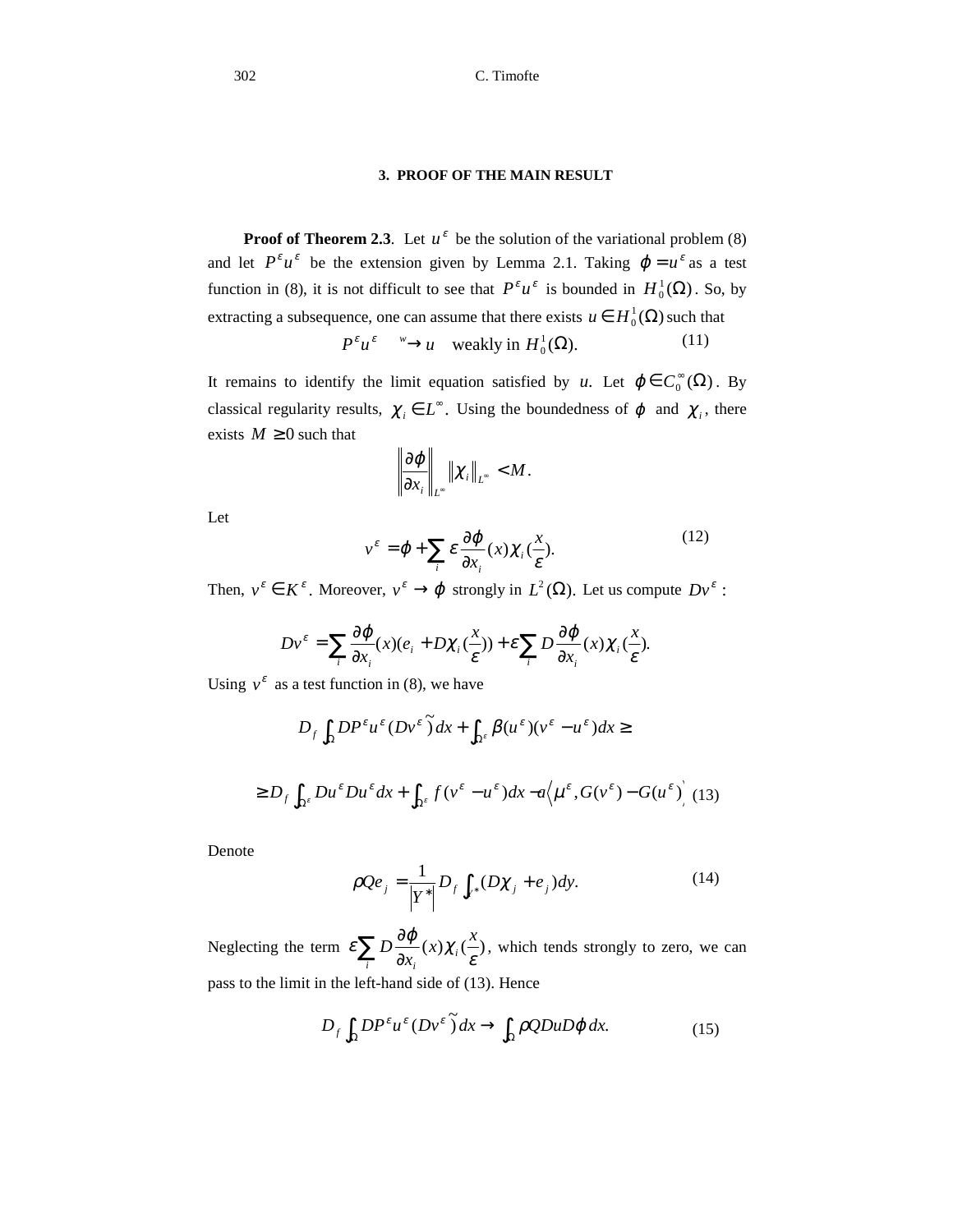For the second term in the left-hand side of (13), let us notice that, exactly like in [6], one can easily prove that for any  $\varphi \in C_0^{\infty}(\Omega)$  and for any  $z^{\varepsilon} \longrightarrow z$  weakly in  $H_0^1(\Omega)$  $H_0^1(\Omega)$ , we get

$$
\varphi\beta(z^{\varepsilon}) \to \varphi\beta(z)
$$
 strongly in  $L^{q}(\Omega)$ ,

where

$$
\overline{q} = \frac{2n}{q(n-2)+n}.
$$

Therefore, we have

$$
\int_{\Omega^{\varepsilon}} \beta(u^{\varepsilon})(v^{\varepsilon} - u^{\varepsilon}) dx \to \int_{\Omega} \beta(u)\rho(\varphi - u) dx.
$$
 (16)

 $\overline{a}$ 

It is not difficult to pass to the limit in the second term of the right-hand side of (13). We get

$$
\int_{\Omega^{\varepsilon}} f(v^{\varepsilon} - u^{\varepsilon}) dx = \int_{\Omega} f \chi_{\Omega^{\varepsilon}} (v^{\varepsilon} - P^{\varepsilon} u^{\varepsilon}) dx \to \int_{\Omega} f \rho (\varphi - u) dx. \tag{17}
$$

In order to pass to the limit in the last term of (13), following [3] and [6], let us introduce the linear form  $\mu^{\varepsilon}$  on  $W_0^{1,1}(\Omega)$  defined by

$$
\langle \mu^{\varepsilon}, \varphi \rangle = \varepsilon \int_{S^{\varepsilon}} \varphi \, d\sigma, \quad \forall \varphi \in W_0^{1,1}(\Omega).
$$

From [3], we know that

$$
\mu^{\varepsilon} \to \mu \quad \text{strongly in } W_0^{-1,\infty}(\Omega),\tag{18}
$$

where

$$
\langle \mu, \phi \rangle = \frac{|\partial T|}{|Y|} \int_{\Omega} \phi \, dx.
$$

On the other hand, if  $F$  is a continuously differentiable function, monotonously non-decreasing, with  $F(0) = 0$  and such that there exist a positive constant and an exponent *q*, with  $0 \leq q \leq n/(n-2)$  such that

$$
\left|\frac{\partial F}{\partial v}\right| \leq C(1+|v|^q),
$$

it is not difficult to prove (see [6]) that for any  $\varphi \in C_0^{\infty}(\Omega)$  and for any  $z^{\varepsilon} \longrightarrow z$  weakly in  $H_0^1(\Omega)$ , one has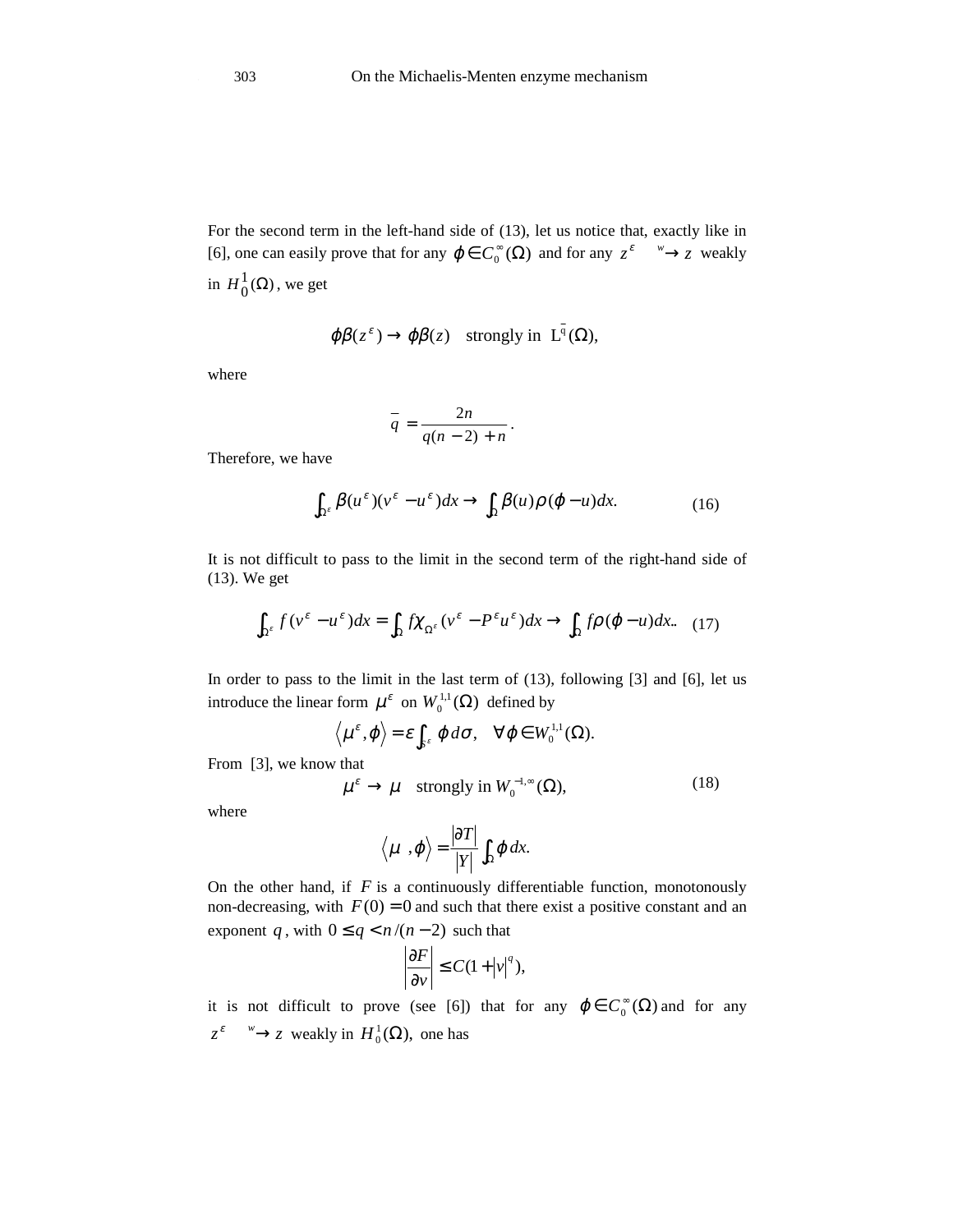304 C. Timofte

$$
\varphi F(z^{\varepsilon}) \xrightarrow{w} \varphi F(z) \quad \text{weakly in} \ \ W_0^{1,q}(\Omega),\tag{19}
$$

.

where

$$
\overline{q} = \frac{2n}{q(n-2) + n}
$$

Now, for the last term in the right-hand side of (13), assuming (7) for the monotone graph *g* and using (19) written for *G* and for  $z^{\varepsilon} = P^{\varepsilon} u^{\varepsilon}$ , we have

$$
G(P^{\varepsilon}u^{\varepsilon}) \to G(u)
$$
 weakly in  $W_0^{1,q}(\Omega)$ .

Combining this with the convergence (18), we obtain

$$
\langle \mu^{\varepsilon}, G(P^{\varepsilon} u^{\varepsilon}) \rangle \rightarrow \frac{|\partial T|}{|Y|} \int_{\Omega} G(u) dx.
$$

Hence, we get

$$
\langle \mu^{\varepsilon}, G(\nu^{\varepsilon}) - G(P^{\varepsilon} u^{\varepsilon}) \rangle \to \frac{|\partial T|}{|Y|} \int_{\Omega} (G(\varphi) - G(u)) dx.
$$
 (20)

It remains to pass to the limit only in the last term of (13). For doing this, we can write the subdifferential inequality

$$
D_f \int_{\Omega^{\varepsilon}} D u^{\varepsilon} D u^{\varepsilon} dx \ge D_f \int_{\Omega^{\varepsilon}} D w^{\varepsilon} D w^{\varepsilon} dx + 2 D_f \int_{\Omega^{\varepsilon}} D w^{\varepsilon} (D u^{\varepsilon} - D w) \tag{21}
$$

for any  $w^{\varepsilon} \in H_0^1(\Omega)$ . Reasoning as before and choosing

$$
w^{\varepsilon} = \overline{\varphi} + \sum_{i} \varepsilon \frac{\partial \varphi}{\partial x_i}(x) \chi_i(\frac{x}{\varepsilon}),
$$

where  $\overline{\varphi}$  and  $\overline{M}$  enjoy similar properties as the corresponding  $\varphi$  and  $M$ , the right-hand side of the inequality (21) passes to the limit and one has

$$
\liminf_{\varepsilon \to 0} D_f \int_{\Omega^{\varepsilon}} Du^{\varepsilon} Du^{\varepsilon} dx \ge \int_{\Omega} \rho \, QD \overline{\phi} D \overline{\phi} dx + 2 \int_{\Omega} \rho \, QD \overline{\phi} (Du - D \overline{\phi}) dx,
$$

for any  $\varphi \in C_0^{\infty}(\Omega)$  and, by density, for any  $\varphi \in H_0^1(\Omega)$ . Hence, for  $u \in H_0^1(\Omega)$ , we conclude